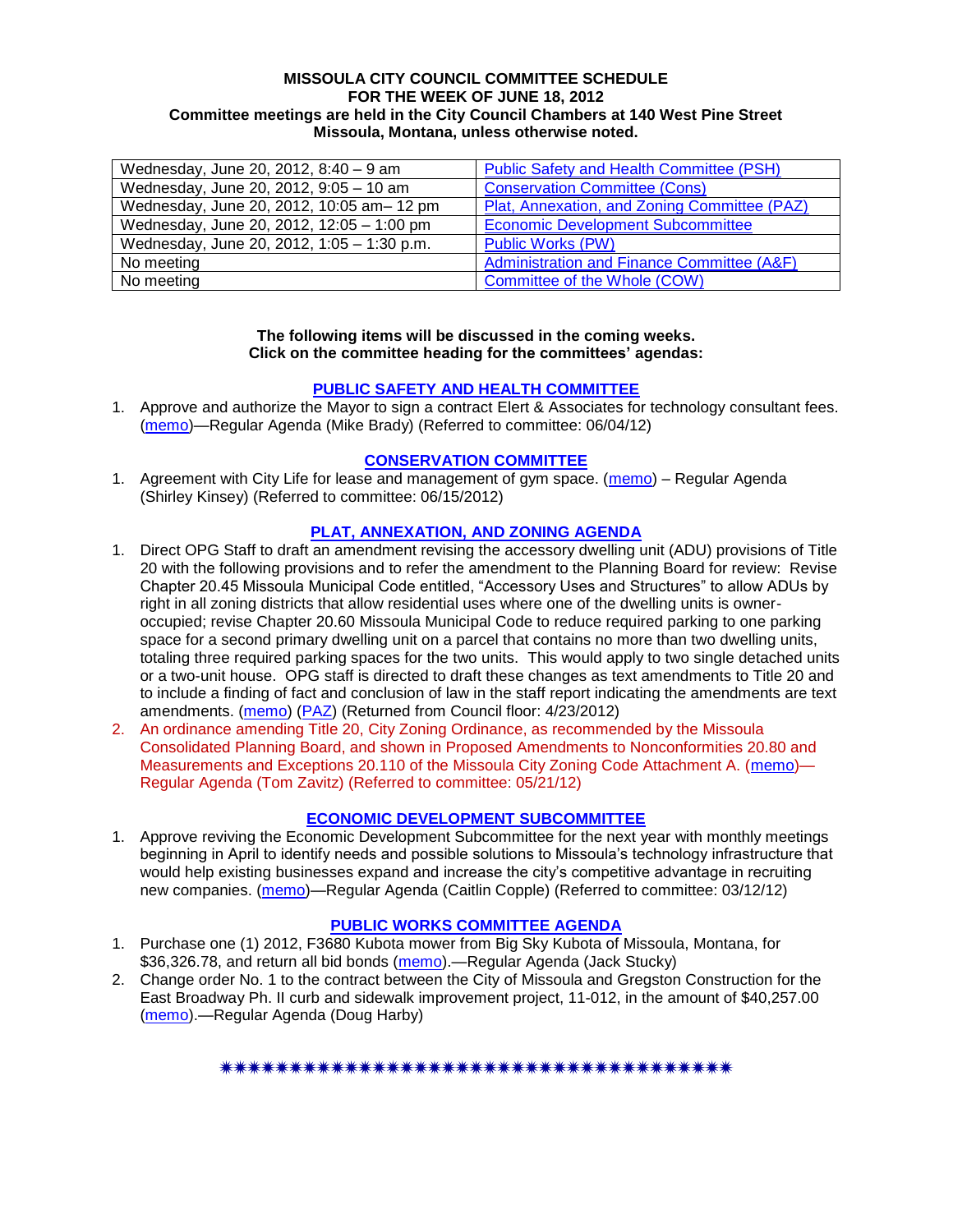### **The following items have been referred to City Council committees, but the committees will not discuss them in the coming week:**

# **PUBLIC SAFETY AND HEALTH COMMITTEE**

- 1. Police Department Update Ongoing in Committee. (Mark Muir)
- 2. Fire Department Update Ongoing in Committee (Jason Diehl)
- 3. Health Department Update Ongoing in Committee. (Ellen Leahy)
- 4. Eat Smart Coalition information. [\(memo\)](http://www.ci.missoula.mt.us/DocumentView.aspx?DID=6776)—Regular Agenda (Jason Wiener) (Referred to committee: 07/11/2011)
- 5. Discuss air quality issues related to railroad operations in and through Missoula. [\(memo\)](http://www.ci.missoula.mt.us/DocumentView.aspx?DID=7495)—Regular Agenda (Dave Strohmaier) (Referred to committee: 10/24/11)
- 6. Discussion with Crime Victim Advocate Office. [\(memo\)](http://www.ci.missoula.mt.us/DocumentView.aspx?DID=8109)—Regular Agenda (Jon Wilkins)(Referred to committee: 02/06/12)
- 7. Discuss revisiting cell phone restrictions. [\(memo\)](http://www.ci.missoula.mt.us/DocumentView.aspx?DID=7420) Regular Agenda (Dave Strohmaier) (Referred to committee: 10/17/11)
- 8. Safety aspects of management of the urban deer population in the City of Missoula. [\(memo\)](http://www.ci.missoula.mt.us/DocumentView.aspx?DID=8528) Regular Agenda (Dick Haines and Jon Wilkins) (Referred to committee: 03/26/2012)
- 9. Discussion of sexual assault prevention campaign and consideration of unfunded crime victim advocate urban outreach position. [\(memo\)](http://www.ci.missoula.mt.us/DocumentCenter/Home/View/20189) – Regular Agenda (Caitlin Copple) (Referred to committee: 06/15/12)

# **CONSERVATION COMMITTEE**

- 1. Discuss the city's strategy to complete a boundary survey of Greenough Park. [\(memo\)](http://www.ci.missoula.mt.us/DocumentView.aspx?DID=5875)—Regular Agenda (Dave Strohmaier) (Referred to committee: 04/04/2011)
- 2. Approve and authorize the Mayor to sign an amendment to the agreement with Territorial Landworks, Inc. (TLI) in an amount not to exceed \$136,702.37 for professional services, including engineering, surveying, and construction management for Project #PR 08-02 GCT, Grant Creek Trail, CTEP #STPE 8199(105). [\(memo\)](http://www.ci.missoula.mt.us/DocumentView.aspx?DID=7494)—Regular Agenda (Dave Shaw) (Referred to committee: 10/24/11)

# **PLAT, ANNEXATION & ZONING COMMITTEE**

- 1. Annexation. (see separate list at City Clerk's Office for pending annexations) (Ongoing in Committee)
- 2. Ongoing discussion of City planning issues with members of the Planning Board.—Regular Agenda (Bob Jaffe) (Referred to committee: 3/20/06)
- 3. Amendment Article 7. Error Corrections and Adjustments to the subdivision regulations to allow for restrictions or conditions placed on a plat by the governing body to be amended or removed by a future council. [\(memo\)](http://www.ci.missoula.mt.us/DocumentView.aspx?DID=7568)—Regular Agenda (Jon Wilkins) (Referred to committee: 11/07/11)
- 4. Consider an amendment to Title 20 clarifying that amendment authorizing accessory uses or conditional uses are considered text amendments. [\(memo\)](http://www.ci.missoula.mt.us/DocumentCenter/Home/View/19059)—Regular Agenda (Bob Jaffe) (Referred to committee: 04/23/12)
- 5. Waive subdivision fee for 3776 South Russell Street. [\(memo\)](http://www.ci.missoula.mt.us/DocumentCenter/Home/View/19827)—Regular Agenda (Bob Jaffe) (Referred to committee: 06/04/2012)

## **ADMINISTRATION AND FINANCE COMMITTEE**

- 1. Approve claims. (Ongoing) (Consent Agenda)
- 2. Approve journal vouchers. (Ongoing) (Consent Agenda)
- 3. Approve budget transfers. (Ongoing) (Consent Agenda)
- 4. Amend Council rules to change the Council's regular meeting schedule to two meetings per month [\(memo\)](http://www.ci.missoula.mt.us/DocumentView.aspx?DID=4027).—Regular Agenda (Marty Rehbein) (Referred to committee: 06/07/10)
- 5. Discuss the disposition of surplus city land. [\(memo\)](http://www.ci.missoula.mt.us/DocumentView.aspx?DID=4862)—Regular Agenda (Nancy Harte) (Referred to committee: 10/25/10)
- 6. Review the city's current policy for charging the public for various city-produced documents [\(memo\)](http://www.ci.missoula.mt.us/DocumentView.aspx?DID=5143) Regular Agenda (Dave Strohmaier) (Referred to committee: 12/06/10)
- 7. Review Missoula's insurance experience, particularly work comp; propose improvements if warranted. [\(memo\)](http://www.ci.missoula.mt.us/DocumentView.aspx?DID=6381)—Regular Agenda (Ed Childers) (Referred to committee: 05/09/2011)
- 8. Review and approve updates to the City Council rules. [\(memo\)](http://www.ci.missoula.mt.us/DocumentCenter/Home/View/18722)—Regular Agenda (Bob Jaffe) (Referred to committee: 04/09/12)